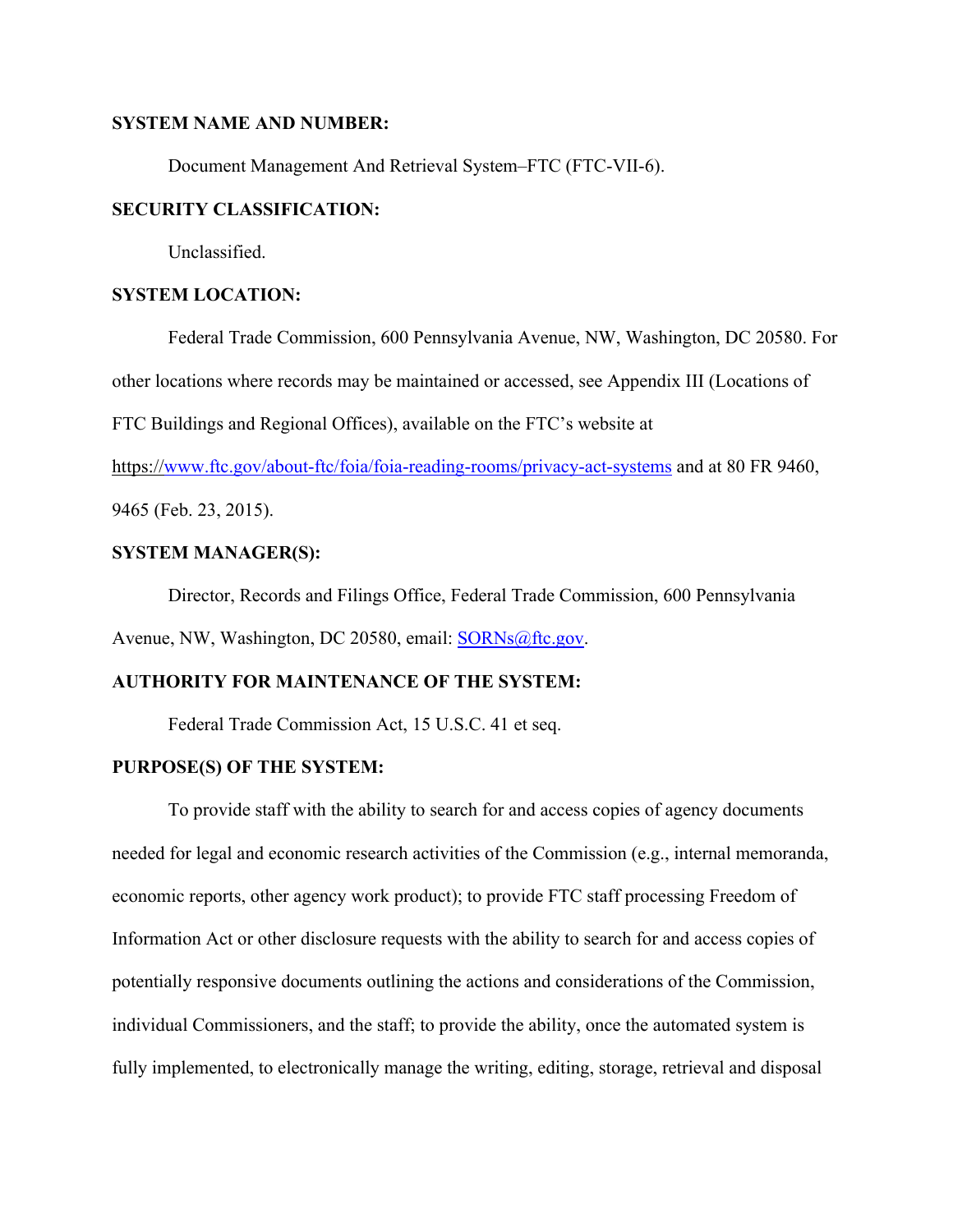of such documents (e.g., memoranda, correspondence), and to provide for additional document management functions, if any.

# **CATEGORIES OF INDIVIDUALS COVERED BY THE SYSTEM:**

 Individuals who have written documents contained in Commission files, and other individuals whose names or other personally identifying data are used to search and retrieve documents from the system.

## **CATEGORIES OF RECORDS IN THE SYSTEM:**

 Name of author and documents written by that individual; names or other data about other individuals by which documents in the system are searched and retrieved; finding aids or document indexes. Records in this system may duplicate records included in other FTC systems of records. See, e.g., FTC-I-1 (Nonpublic Investigational and Other Nonpublic Legal Program Records–FTC), FTC-I-6 (Public Records–FTC).

#### **RECORD SOURCE CATEGORIES:**

FTC employees and others who submit documents to the Commission.

# **ROUTINE USES OF RECORDS MAINTAINED IN THE SYSTEM, INCLUDING CATEGORIES OF USERS AND THE PURPOSES OF SUCH USES:**

 Records in this system may be disclosed to contractors in connection with document processing, storage, disposal and similar records management and retrieval activities.

For other ways that the Privacy Act permits the FTC to use or disclose system records outside the agency, see Appendix I (Authorized Disclosures and Routine Uses Applicable to All FTC Privacy Act Systems of Records), available on the FTC's website at https://www.ftc.gov/about-ftc/foia/foia-reading-rooms/privacy-act-systems and at 83 FR 55541, 55542-55543 (Nov. 6, 2018).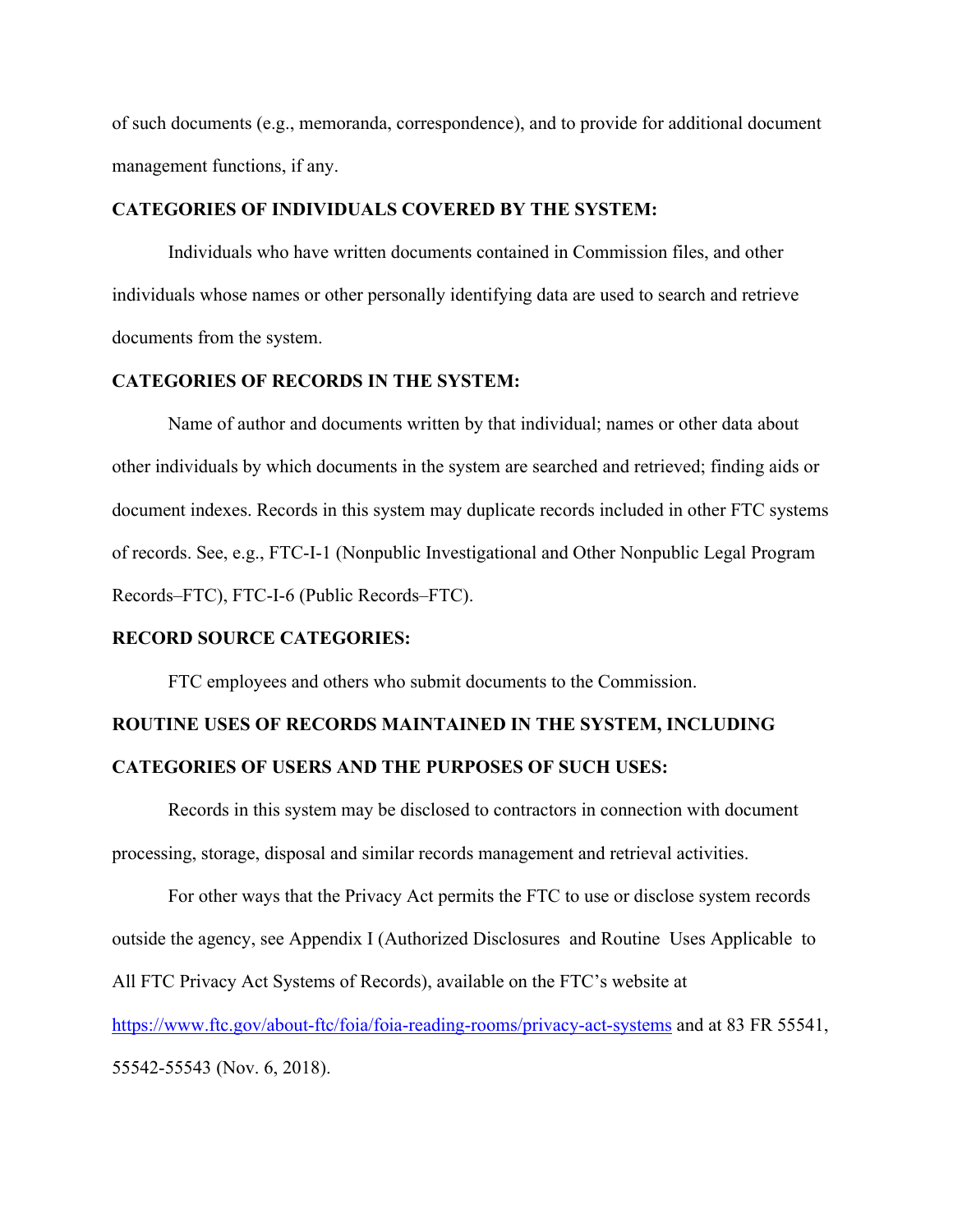#### **POLICIES AND PRACTICES FOR STORAGE OF RECORDS:**

 Older records are stored on electronic and non-electronic formats. The system also comprises one or more structured databases using commercial software applications to search, retrieve, and manage records stored electronically.

# **POLICIES AND PRACTICES FOR RETRIEVAL OF RECORDS:**

Indexed by author of the document, or other data fields or codes.

# **POLICIES AND PRACTICES FOR RETENTION AND DISPOSAL OF RECORDS:**

 Records are retained and destroyed in accordance with schedules and procedures issued or approved by the National Archives and Records Administration.

# **ADMINISTRATIVE, TECHNICAL, AND PHYSICAL SAFEGUARDS:**

 Access is restricted to agency personnel and contractors whose responsibilities require access. Paper or other non-digital records are stored in lockable file cabinets or offices. Access to electronic records is controlled by "user ID" and password combination, and/or other appropriate electronic access or network controls (e.g., firewalls). FTC buildings are guarded and monitored by security personnel, cameras, ID checks, and other physical security measures.

## **RECORD ACCESS PROCEDURES:**

See § 4.13 of the FTC's Rules of Practice, 16 CFR 4.13. For additional guidance, see also Appendix II (How to Make A Privacy Act Request), available on the FTC's website at https://www.ftc.gov/about-ftc/foia/foia-reading-rooms/privacy-act-systems and at 73 FR 33592, 33634 (June 12, 2008).

#### **CONTESTING RECORD PROCEDURES:**

See § 4.13 of the FTC's Rules of Practice, 16 CFR 4.13. For additional guidance, see also Appendix II (How to Make A Privacy Act Request), available on the FTC's website at